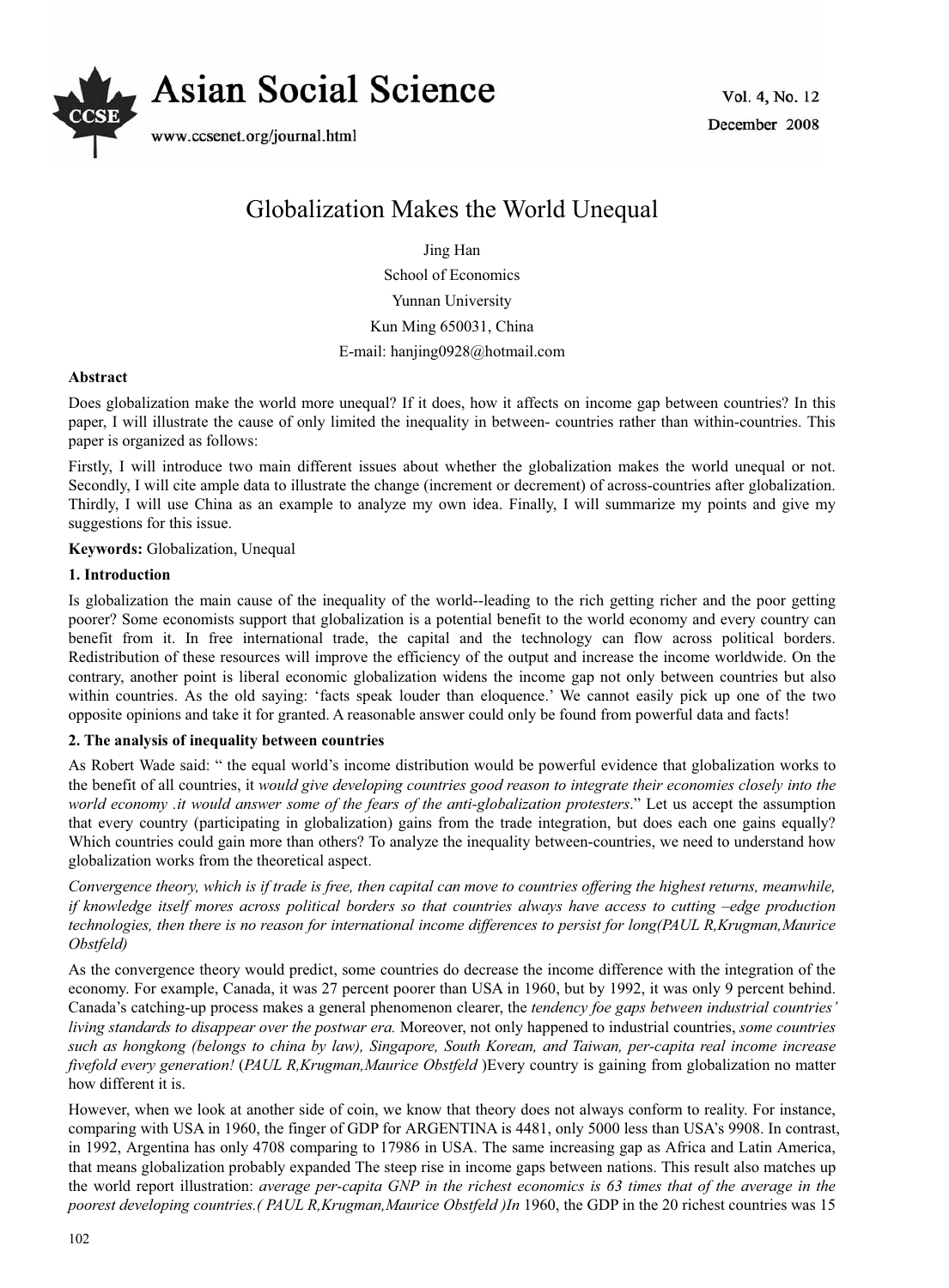times greater than that in the 20 poorest countries, but now, the gap has risen as much as 30 times, meanwhile, the percentage of the poor countries in the world in 1960 was 10%, by now, this has increased to 20%. (data from Chinese newspaper)Furthermore, when MR Milanovic and YURI DIKHANOV and Michael Ward use the same data to calculate the Gini coefficient for the world income distribution, they find that between –country inequality is increasing.

Why this sharp divergence happened? The answer will be combination of (1) the structural feature of developing countries. Generally, the direction of economy development in developing countries are centralized/directed by government rather than by market itself (2) There is a long history of high inflation, high unemployment rate and financial instability in developing countries, *it will lead to government pursues key macroeconomic goals other than rapid growth*.( *PAUL R,Krugman,Maurice Obstfeld* )Furthermore, another main point that's worth mentioning is that based on abundant capital resources and high-tech skills, developed countries are easier to grow faster than developing countries.

#### **3. The analysis of the author's point to globalization**

In the data I quoted above, it is very hard to tell whether globalization makes the world unequal or equal. Personally, I support that globalization make the world unequal, even though, it has the positive effect on the world economy. At the same time, I also believe that it will become to equal eventually. I will use China as an example to support my point in the next paragraph.

Growing inequality in the world is analogous to inequality in China. China, with GDP growth average 7 percent, being regarded as the most potential developing country, has undergone the unprecedented change during last 20 years. Nevertheless, GDP per-capita in rich urban cities such as Beijing and Shanghai is four to ten times that in poor rural cities such as Guiyang and Qinhai.(data from Chinese website) We can consider the developed countries in the world as the rich urban cities in china and developing countries as the poor rural cities. Because of the different foundations, such as capital, technology, population, culture and regional policy, these factors make some cities grow faster than others do, so does the world. Facing to the globalization, some countries such as USA, Canada, has comparative advantage. Actually, the problem of increasing the income gap will became the problem of the relative growth rate. As Jeffrey sachs and Andrew Warner said: there is should have general tendency for the poorer countries to grow faster in order to reduce the income gap gradually, otherwise, it will formed that: the poorer are getting poorer, the richer are getting richer."

In 1978, when Chinese government decided to reform and open China economy, Xiaopin Den said: the fundamental approach to escaping from poverty is making some developed cities to get richer first, and then spur and pull the less-developed cities get progress to take the road to common prosperity. It is unavoidable to China to keep away from widening income gap at the certain particular stage, the same as the world economy. At the beginning process of globalization, some countries with comparative advantage will benefit more from international trade, some will get less. However, the developed countries can be the best engines to promote the development of the poorer ones.

Of course, the situation is different somewhat; because in China, the government could eliminate the inequality by ways of redistribution, tax system and transfers payment system, etc. Unfortunately, because there is not a "world government", those approaches are not effective. Sometimes the efforts of trying to reduce the income gap between countries can be only made by ways of such as the developed countries aids and endowments. But it is not as efficient as in one country.

### **4. Conclusion**

Does globalization make the world unequal? It is always a controversial issue that whether globalization leads to the world becoming a more unequal place. My answer is yes. However, from my point of view, it is not a bad thing. Because it has more on positive effects on worldwide economy than on the negative side .we have to admit that globalization has made the world economy into a newly open era, which provides opportunities and benefits to everyone.

Globalization is an irreversible trends, every country will integrate the world economy sooner or later. Meanwhile, it is also a "big time "for at least 400 years, (LANT). During this period, many unexpected problems could happen. To the government, the important thing is how to take a positive, cautious macroeconomic policy to exploit it. More important, it is high time to take actions to tackle problems such as how to reduce the income gap gradually.

#### **References**

Acemoglu, D. and J. Ventura (2001). The world income distribution, *MIT, Dpt. of Economics, Working Paper Series, WP 01-01.*

Lal, D. (1998). *Unintended Consequences – the impact of factor endowments, culture, and politics on long-run economic performance.* Cambridge Mass: The MIT Press.

Lindert, P.H. and J.G. Williamson (2001). "Does globalization make the world more unequal?". *NBER Working Paper*